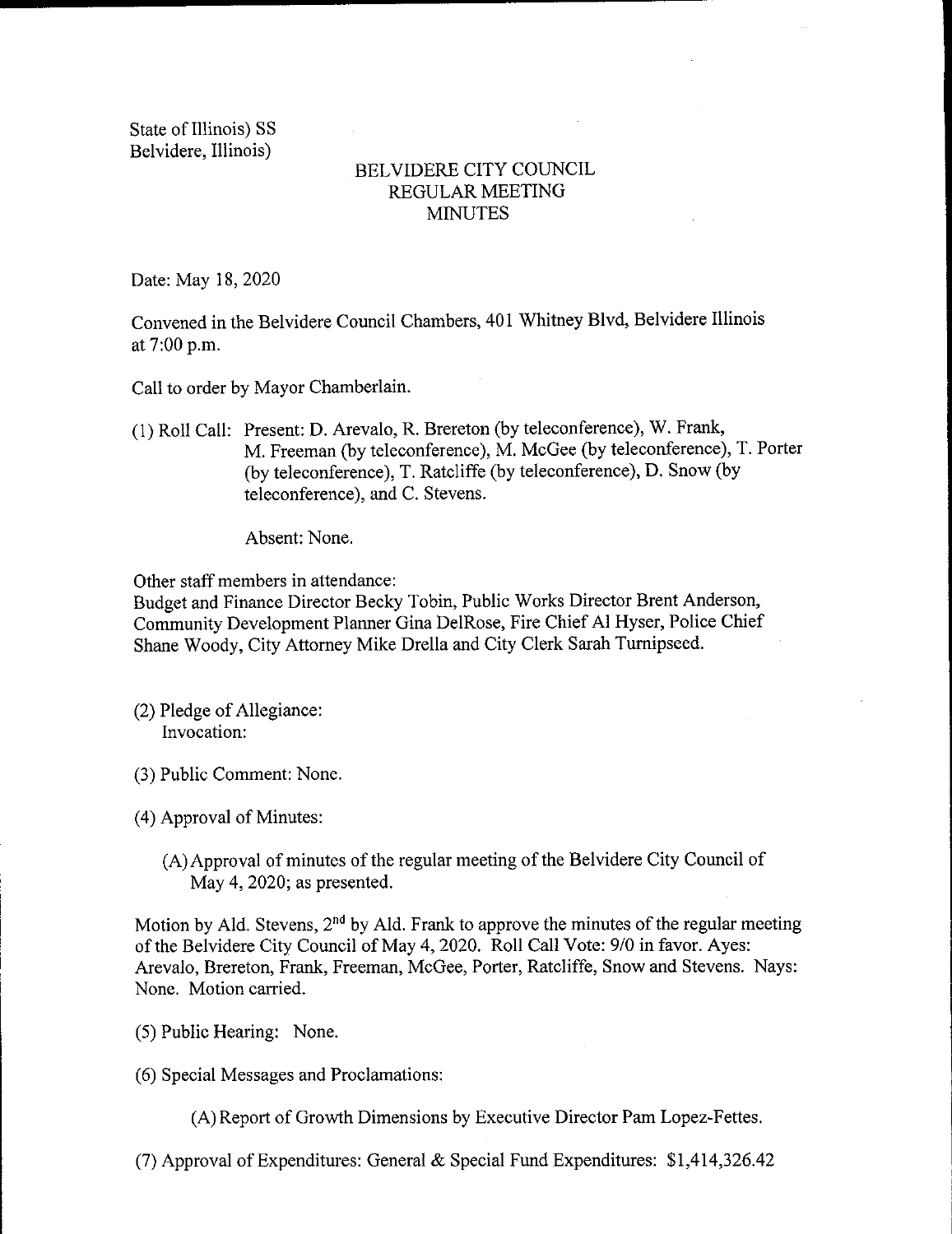Belvidere City Council May 18, 2020

## Water & Sewer Fund Expenditures: \$427,298.30

Motion by Ald. Stevens,  $2<sup>nd</sup>$  by Ald. Arevalo to approve the General & Special Fund Expenditures in the amount of \$1,414,326.42. Roll Call Vote: 9/0 in favor. Ayes: Brereton, Frank, Freeman, McGee, Porter, Ratcliffe, Snow, Stevens and Arevalo. Nays: None. Motion carried.

Motion by Ald. Arevalo, 2<sup>nd</sup> by Ald. Ratcliffe to approve the Water & Sewer Fund Expenditures in the amount of \$427, 298.30. Roll Call Vote: 9/0 in favor. Ayes: Frank, Freeman, McGee, Porter, Ratcliffe, Snow, Stevens, Arevalo and Brereton. Nays: None. Motion carried.

8) Committee Reports and Minutes of City Officers:

- A) Monthly Report of Belvidere Police Department Overtime for April 2020.
- B) Monthly Report of Belvidere Fire Department Overtime for April 2020.
- (C) Monthly Report of Community Development Department/Planning Department for April 2020.
- D) Monthly Report of Building Department Revenues, Residential Building Permits and Case Reports for April 2020.
- E) Monthly General Fund Report for April 2020.
- F) Monthly Water/ Sewer Fund Report April 2020.
- G) Monthly Treasurer Report for April 2020.

Let the record show these reports were placed on file.

H) Minutes of Committee of the Whole— Building, Planning and Zoning and Public Works of May 11, 2020.

Motion by Ald. Stevens,  $2<sup>nd</sup>$  by Ald. Arevalo to approve the minutes of Committee of the Whole— Building, Planning and Zoning and Public Works of May 11, 2020. Roll Call Vote: 9/0 in favor. Ayes: Freeman, McGee, Porter, Ratcliffe, Snow, Stevens, Arevalo, Brereton and Frank. Nays: None. Motion carried.

9) Unfinished Business: None.

10) New Business:

- $(A)$  Ord. #492H 1<sup>st</sup> Reading: An Ordinance Authorizing the Sale of a Municipal Parking Lot. (Former Manley lot)
- $(B)$  Ord. #493H- 1<sup>st</sup> Reading: An Ordinance Temporarily Abating a Portion of the Fees Imposed Pursuant to Section 14-454 of the City of Belvidere Municipal Code.
- (C) Ord.  $\#494H 1$ <sup>st</sup> Reading: An Ordinance Granting a Special Use to Allow a Daycare Center (3+ Children) Within the GB, General Business District (435 Southtowne Drive).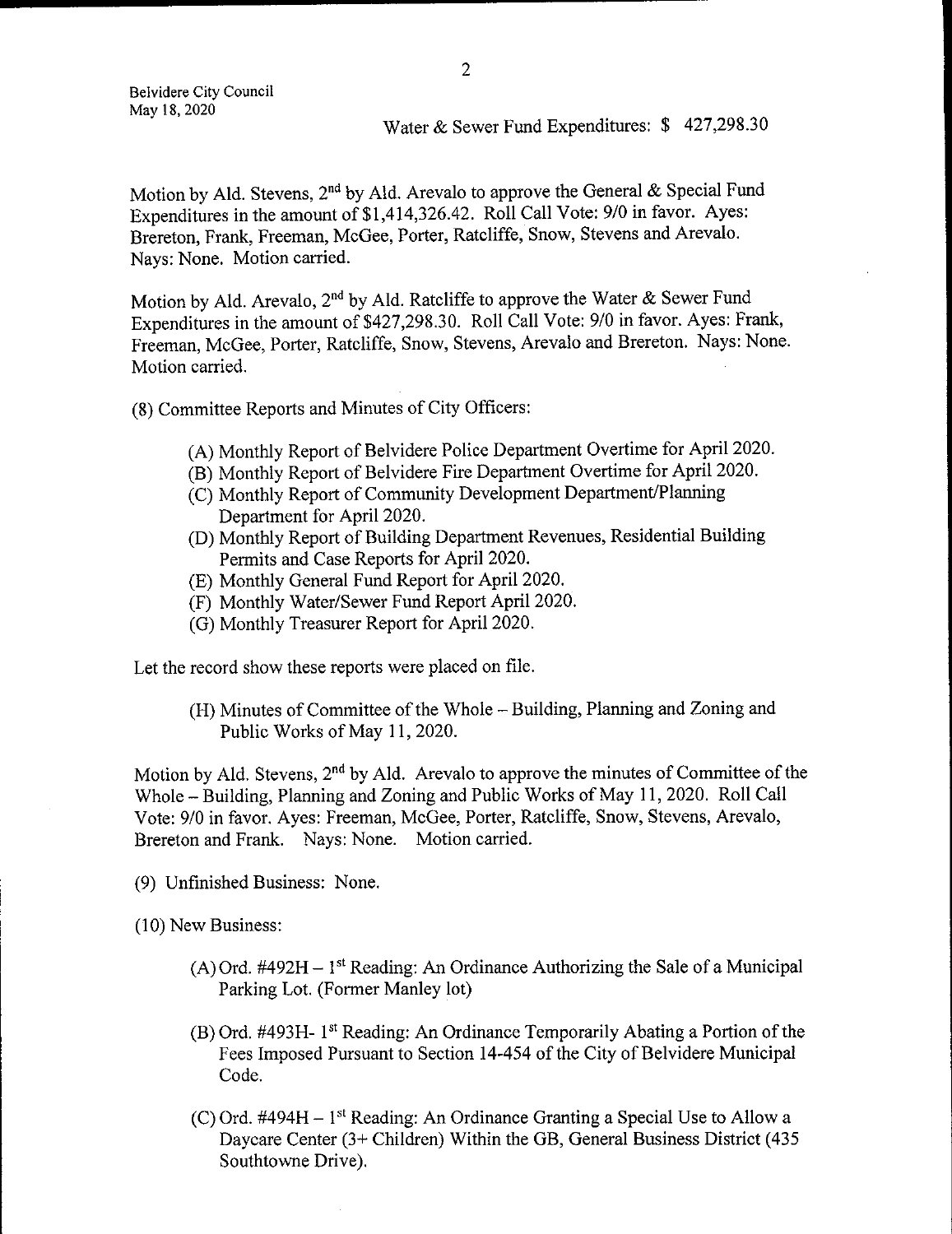Let the record show Ord. #492H, #493H and #494H placed on file for first reading.

 $(D)$  Res.#2114-2020 – A Resolution for Improvement Under the Illinois Highway Code.

Motion by Stevens, 2<sup>nd</sup> by Ald. Arevalo to adopt Res. #2114-2020. Roll Call Vote: 9/0 in favor. Ayes: McGee, Porter, Ratcliffe, Snow, Stevens, Arevalo, Brereton, Frank and Freeman. Nays: None. Motion carried.

E)Appointment of Matthew Fleury for Ward 44 Alderman.

Discussion took place. Motion by Ald. Arevalo, 2nd by Ald. Snow to appoint Matthew Fleury for Ward #4 Alderman.

Motion to table appointment of Matthew Fleury for Ward #4 Alderman by Ald. Frank, 2<sup>nd</sup> by Ald. Freeman. Roll call vote on Motion to Table: 6/0 in favor. Ayes: Porter, Stevens, Brereton, Frank, Freeman and McGee. Nays: Ratcliffe, Snow and Arevalo. Motion to table carried.

Motions forwarded from Committee of the Whole— Building, Planning and Zoning and Public Works of May 11, 2020.

- $(A)$  Motion to approve the Work Order Amendment from Baxter & Woodman in the amount of \$40,000.00 for the SCADA System Design and DCEO Grant Application. This work will be paid for from Sanitary Sewer Connection Fees. Roll all Vote: 9/0 in favor. Ayes: Ratcliffe, Snow, Stevens, Arevalo, Brereton, Frank, Freeman, McGee, and Porter. Nays: None. Motion carried.
- $(B)$  Motion to approve the proposal from iWorQ in the amount of \$21,500.00 for furnishing and implementing their Public Works software. This cost will be paid for from Street Department Line Item #01-5-310-7020, Engineering Line Item #01-5-360-7020, Water Department Line Item #61-5-810-7020 and Sewer Department Line Item # 61- 5- 820- 7020. Roll Call Vote: 9/0 in favor. Ayes: Snow, Stevens, Arevalo, Brereton, Frank, Freeman, McGee, Porter and Ratcliffe. Nays: None. Motion carried.
- C) Motion to approve the appointment of Lydia Gonzalez to the Ida Public Library Board of Trustees. Roll Call Vote: 9/0 in favor. Ayes: Stevens, Arevalo, Brereton, Frank, Freeman, McGee, Porter, Ratcliffe and Snow. Nays: None. Motion carried.
- D) Motion to authorize the Belvidere Police Department to apply for the COSSAP grant with the Boone County Behavioral Health Task Force spearheaded by the Boone County Health Department. Roll Call Vote: 9/0 in favor. Ayes: Arevalo, Brereton, Frank, Freeman, McGee, Porter, Ratcliffe, Snow and Stevens. Nays: None. Motion carried.